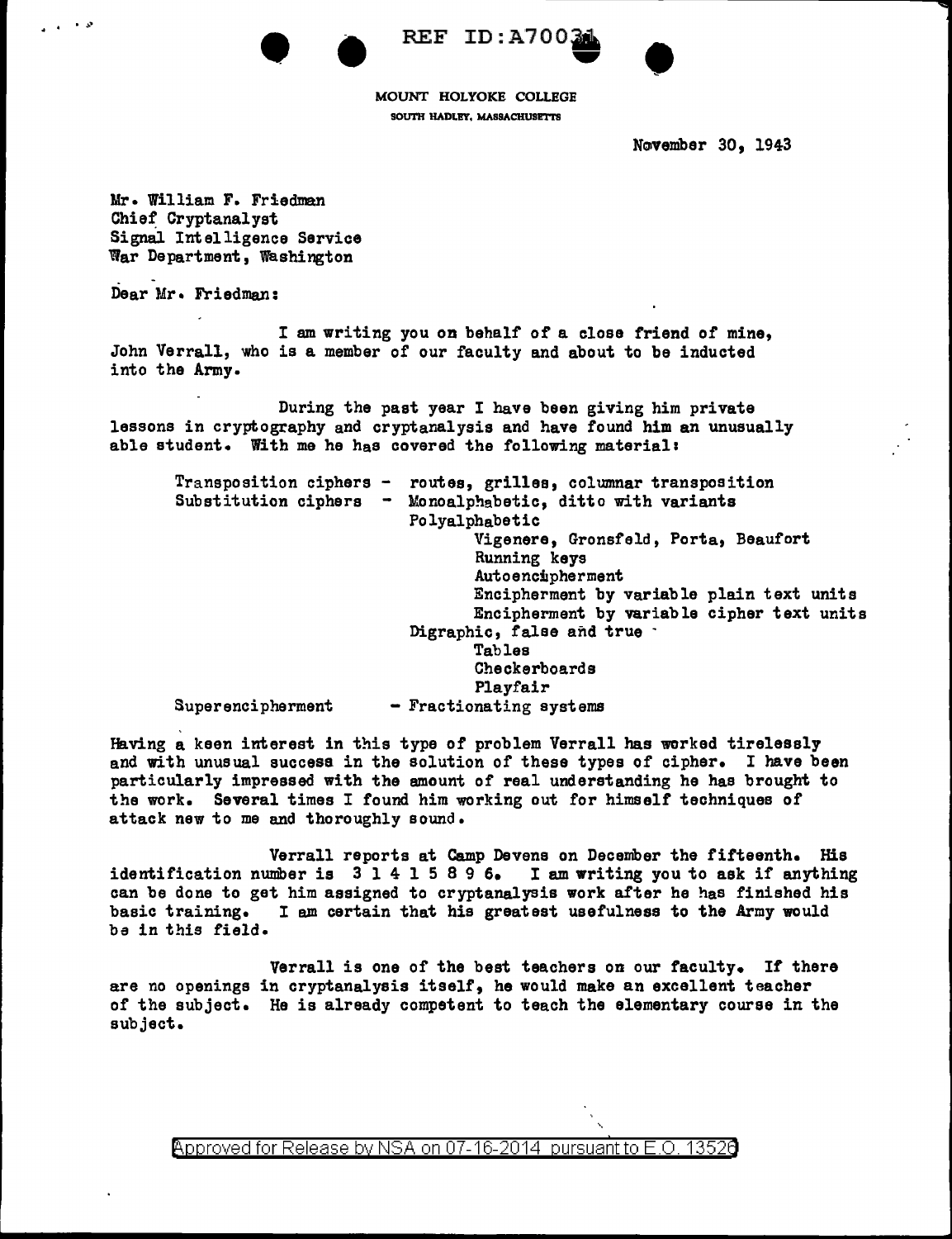$_{-2}$ REF ID/A70034

Of course I am writing this letter with no real knowledge of the situation in your part of the Service. It may be that you can do nothing for Verrall. But I did think that to let you know about him would be doing a favor both to you and to him. I have been told recently that the Air Force is in great need of teachers of cryptanalysis. If you cannot use Verrall would you be in a position to make him known to the Air Force intelligence group?

I am glad to be able to give Verrall a high recommendation. As *n* cryptanalyst he has all of the best qualities: patience, real understanding of fundamental principles, willingness to experiment, and unbounded enthusiasm for and absorption in the work. He is a person of the highest character: loyal, trustworthy, discrete. Anything you are able to do to assist him will be appreciated.

Faithfully yours,

Prof. Roger w. Holmes 3 Stanton Avenue South Hadley, Mass

.. *('\_. l*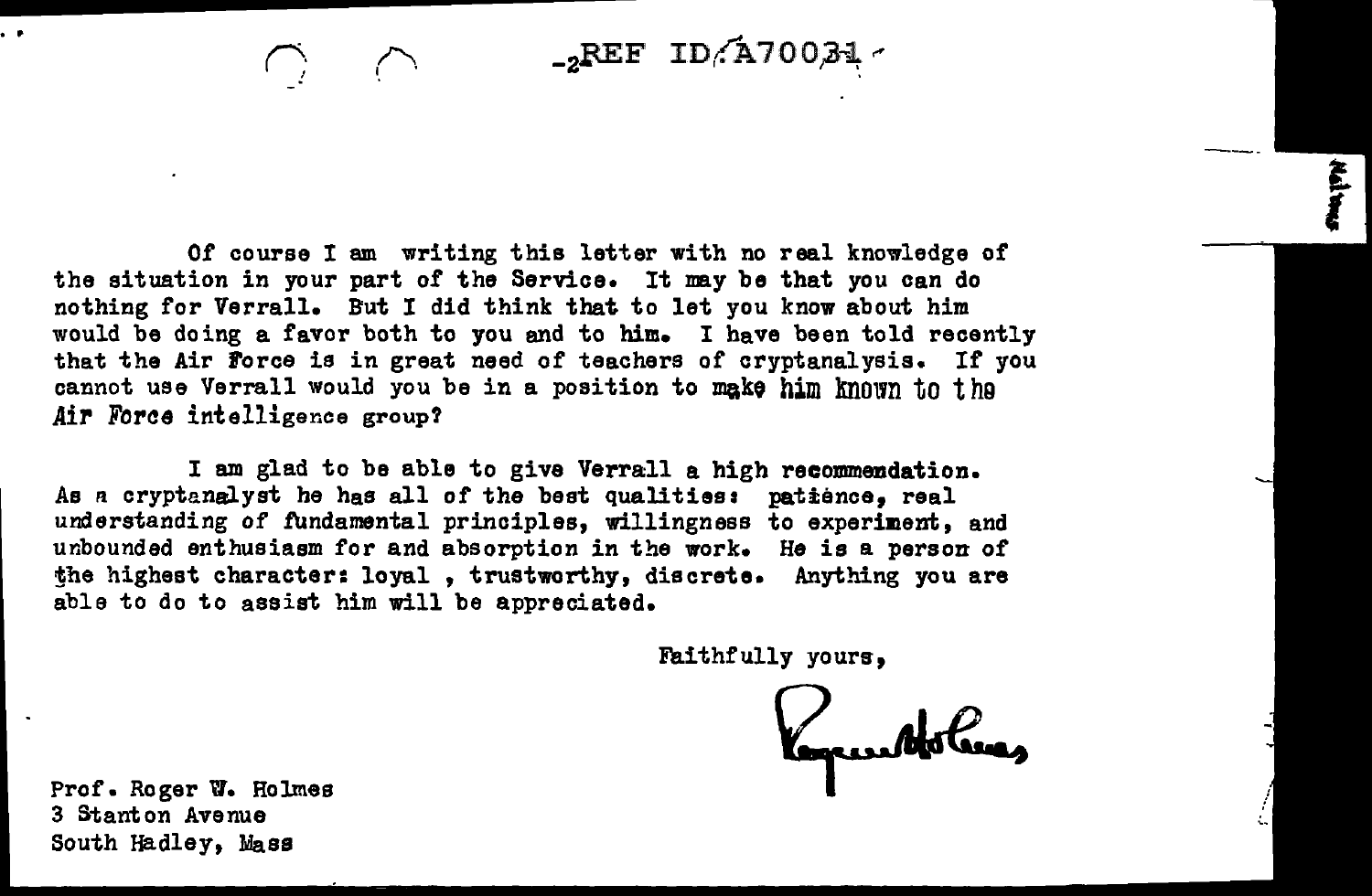REEL MAG0031 APLINGTON HALL STATION Date 2 Dec TO FROH Commanding Officer Ásst. Commandant  $\overline{\phantom{a}}$ Dir. of Com. Research  $\overline{\phantom{a}}$ Executive Officer Asst. Executive Officer Adjutant Asst. Adjutant Chief, Headquarters Branch Coordination Section Inf. and Liaison Section Chief, A Branch Chief, B Branch Chief, C Branch Chief, D Branch Chief, E Branch Chief, F Branch Dir. of Training  $2d$  Signification  $\mathbb{R}$ Property Officer Personnel Officer Provost Harshal Post Engineer Classified Hall Room Secretary to  $C. 0.$ General Files 201 Files Comments and Return **Pecommendations** Information Information and Return Inf. and Porwarding Your Information and File Signature, if approved See Note on Back As Requested As Discussed 77 Your Action Jue Known Holmes for a er di yea  $\mathcal{A}$ y good Ln  $1011$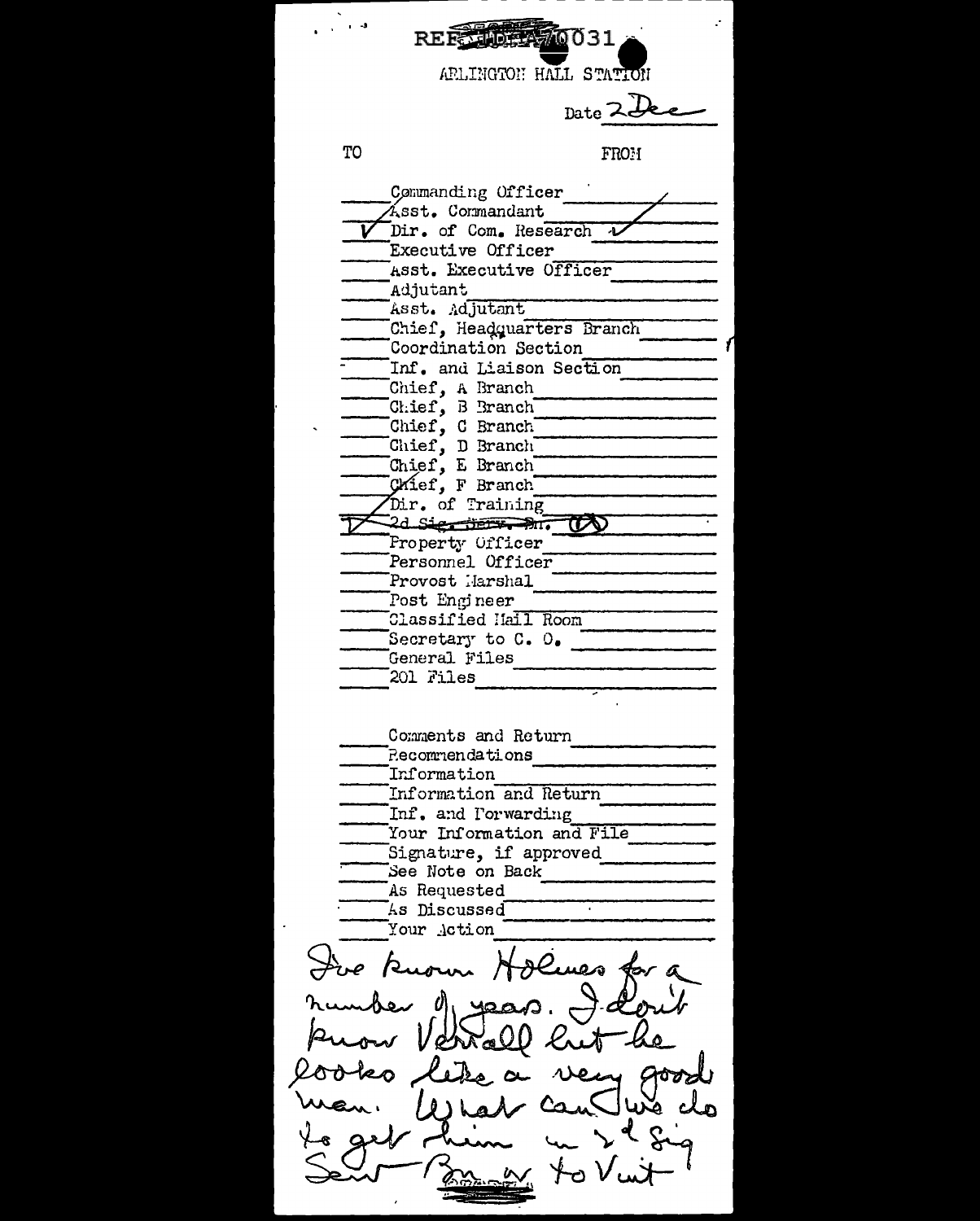Hill ? Recubic 27 degree me know what to coply.  $\frac{1}{\sqrt{2}}$ We can not do any thing reght now because of can do some thing take  $\mathbb{C}$  $\epsilon$  ,  $\epsilon$  ,  $\epsilon$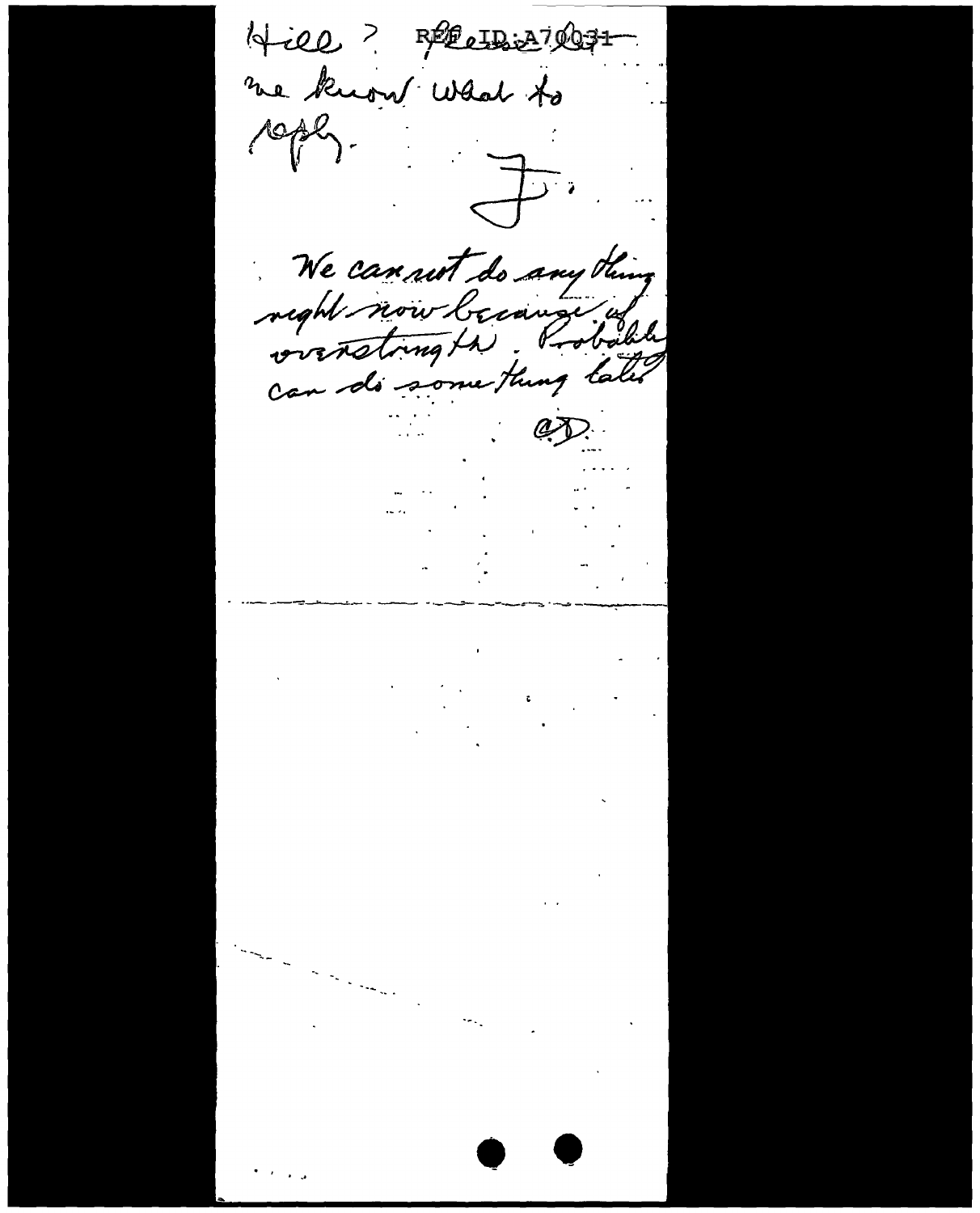**REF ID:A7003** 

#### **NORWER TEXT XXXX** Army Service Forces

**SPS58-3** 

11 December 1943

Professor Roger W. Holmes 3 Stanton Avenue South Hadley, Massachusetts

Dear Professor Holmes:

I am sorry that a reply to your letter of November 30. could not be sent sooner.

It would appear that your friend Verrall would be an asset to us but unfortunately at the present moment, because the Second Signal Service Battalion is overstrength, we cannot do anything right now. It is, however, probable that something could be done a little latter and I will ask the Adjutant of the unit to let me know just as soon as the over-strength status is terminated. I suggest that either you or Verrall keep me informed as to his whereabouts.

With cordial greetings, I am,

Sincerely yours,

William F. Friedman Director of Communications Research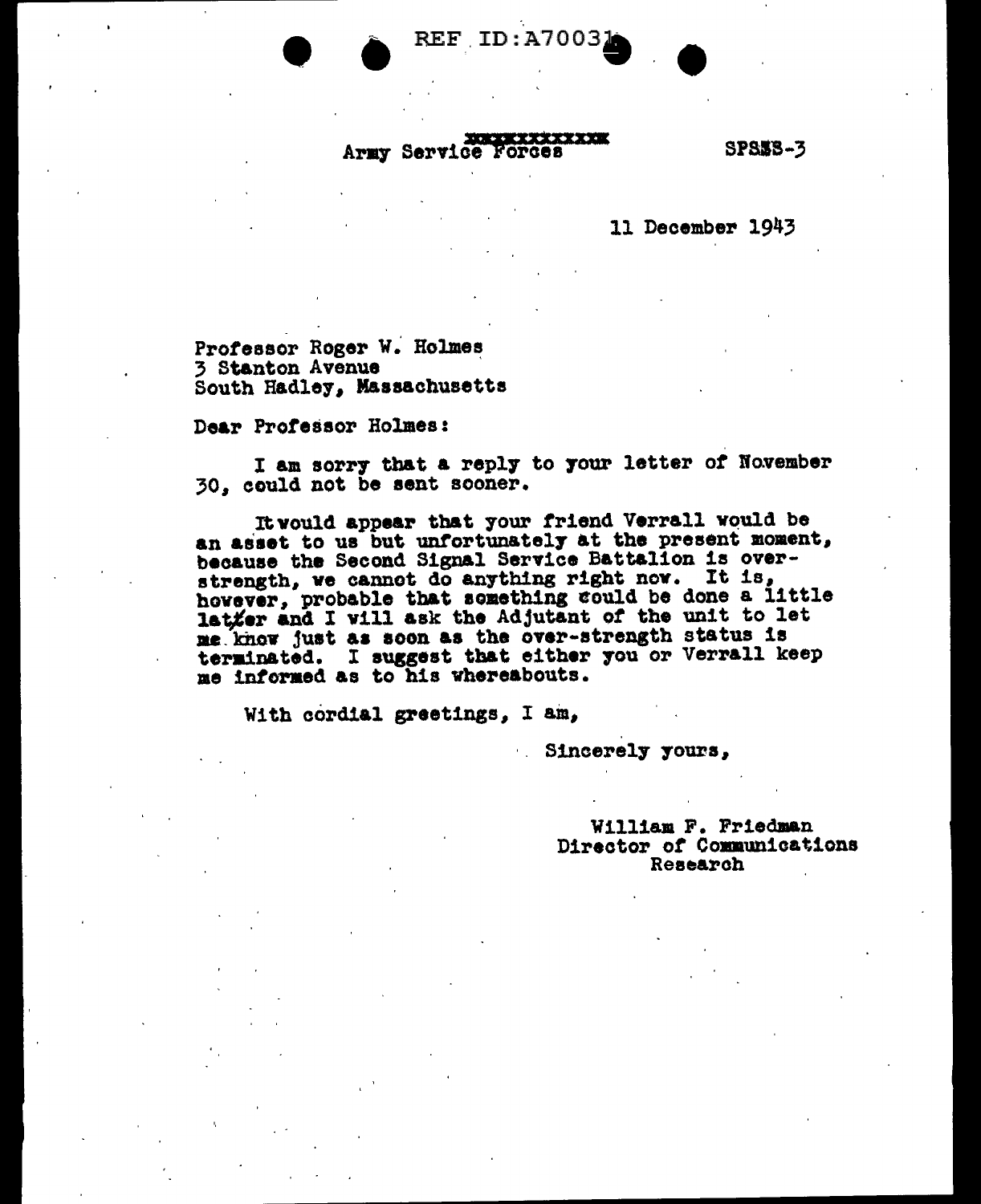

Date

**TO** 

 $\ddot{\phantom{a}}$ 

 $\ddot{\phantom{0}}$ 

 $\frac{1}{2}$  ,  $\frac{1}{2}$  ,  $\frac{1}{2}$ 

**FROM** 

 $\mathbf{u}$ 

 $\overline{\phantom{a}}$ 

 $\mathbf{r}$ 

 $\ddot{\phantom{a}}$ 

| Commanding Officer<br>Asst. Commandant |
|----------------------------------------|
| Dir. of Com. Research L                |
| Executive Officer                      |
|                                        |
| Asst. Executive Officer                |
| Adjutant                               |
| Asst. Adjutant                         |
| Chief, Headquarters Branch             |
| Coordination Section                   |
| Inf. and Liaison Section               |
| Chief, A Branch                        |
| Chief, B Branch                        |
| Chief, $C$ Branch                      |
| Chief, D Branch<br>Chief, E Branch     |
|                                        |
| Chief, F Branch                        |
| Dir. of Training                       |
| 2d Sig. Serv. Bn. Capi Lash Alther     |
| Property Officer                       |
| Personnel Officer                      |
| Provost Harshal                        |
| Post Engineer                          |
| Classified Mall Room                   |
| Secretary to C. O.                     |
| General Files                          |
| 201 Files                              |
|                                        |
|                                        |
| Comments and Return                    |
| Recommendations                        |
| Information                            |
| Information and Return                 |
| Inf. and Forwarding                    |
| Your Information and File              |
| Signature, if approved                 |
| See Note on Back                       |
| As Requested                           |
| Discussed<br>ÁS                        |
| Your Action                            |
|                                        |
| mu                                     |
|                                        |
|                                        |
|                                        |
|                                        |
|                                        |
| Sall try                               |
|                                        |
|                                        |

hem  $\overline{\mathscr{O}}$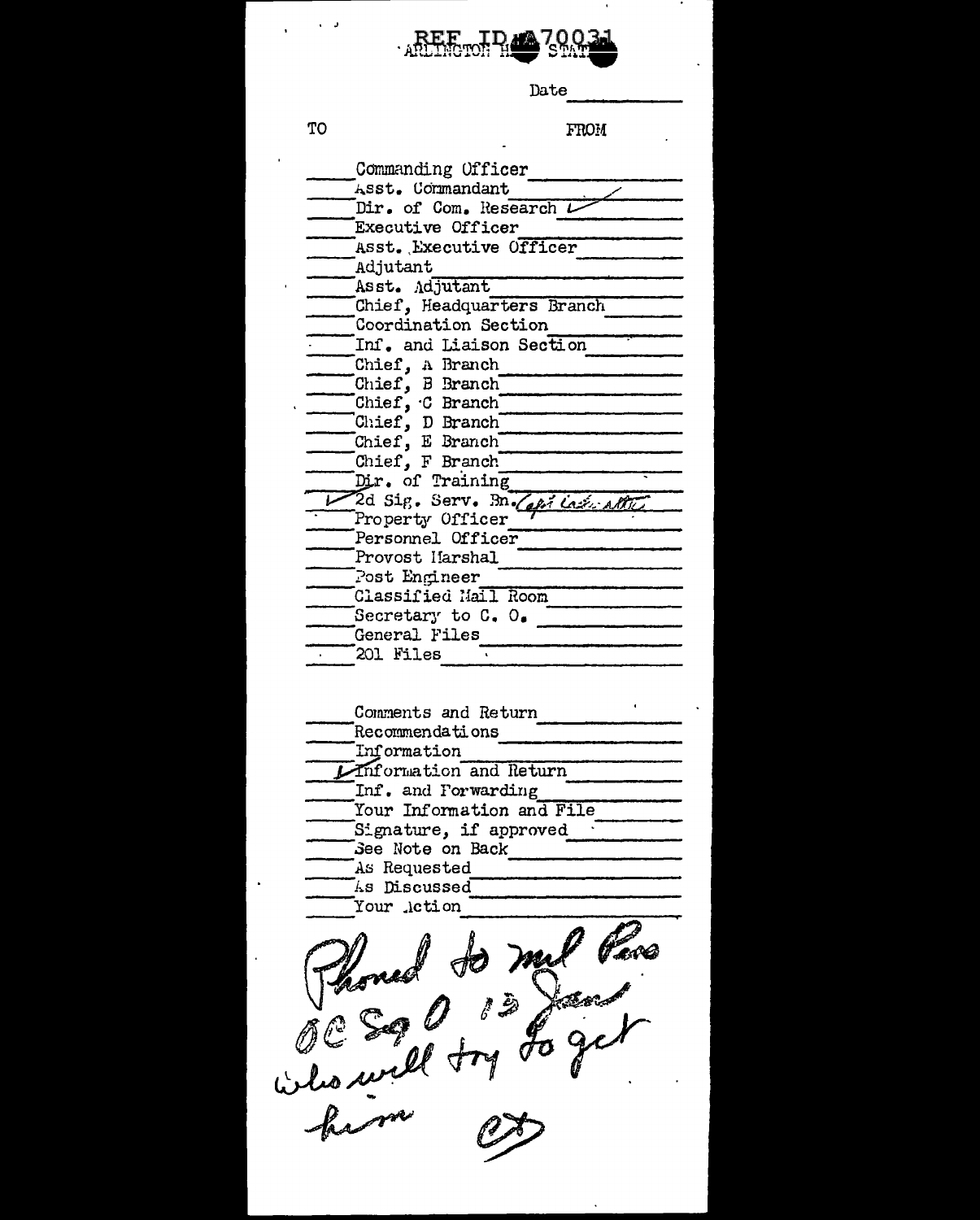**REF ID: A70031** 

## 

**SPSIS-3** 

11 January 1944

Professor Roger W. Holmes 3 Stanton Avenue South Hadley, Massachusetts

Dear Professor Holmes:

During the latter part of November you wrote me concerning your friend Verrall. I wrote you on December Ilth that because the Second Signal Service Battalion was over-strength we could not do anything at the time. I asked our people to keep me advised<br>and they tell me now that the over-strength condition is adjusted and possibly something could be done for Verrall. What we need to know now is where he went from Camp Devens, giving his complete address. Upon receipt of this information I will see what action can be taken.

With cordial greetings for the New Year, I am,

Sincerely yours,

William F. Friedman<br>Director of Communications Research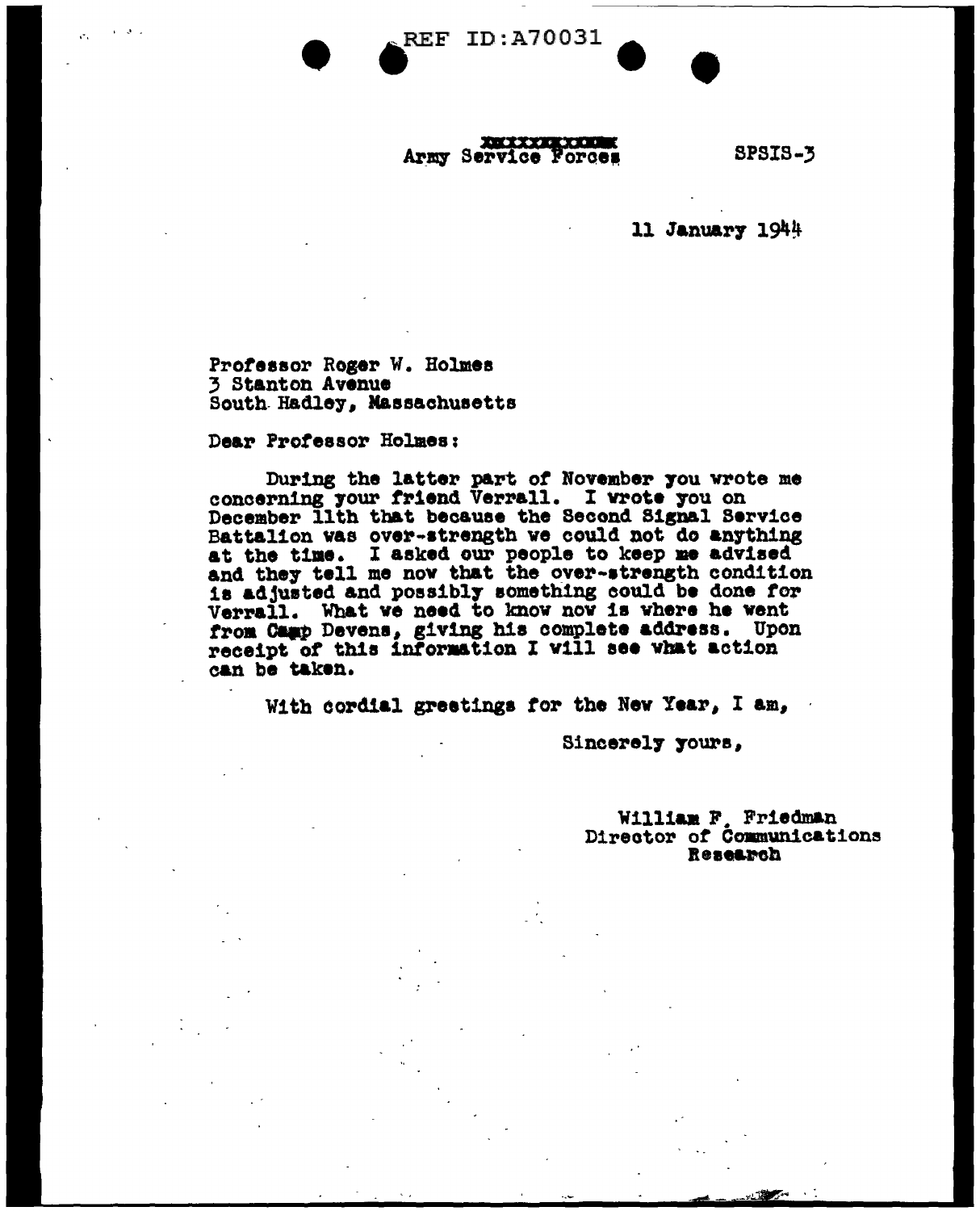**ID:447003 REF** ARLINGTON HALL STATION Date TO **FROM** Commanding Officer Asst. Commandant Dir. of Com. Research Executive Officer Asst. Executive Officer Adjutant Asst. Adjutant Chief. Headquarters Branch Coordination Section Inf. and Liaison Section Chief, A Branch Chief, B Branch Chief, C Branch Chief, D Branch<br>Chief, E Branch Chief, F Branch Dir. of Training 2d Sig. Serv. Bn. Property Officer Personnel Officer Provost Marshal Post Engineer Classified Mail Room Secretary to C. O. General Files 201 Files Capt Cod Comments and Return Recommendations Information Information and Return Inf. and Forwarding Your Information and File Signature, if approved See Note on Back As Requested As Discussed Your Action this books of the will go thence to Vint Hill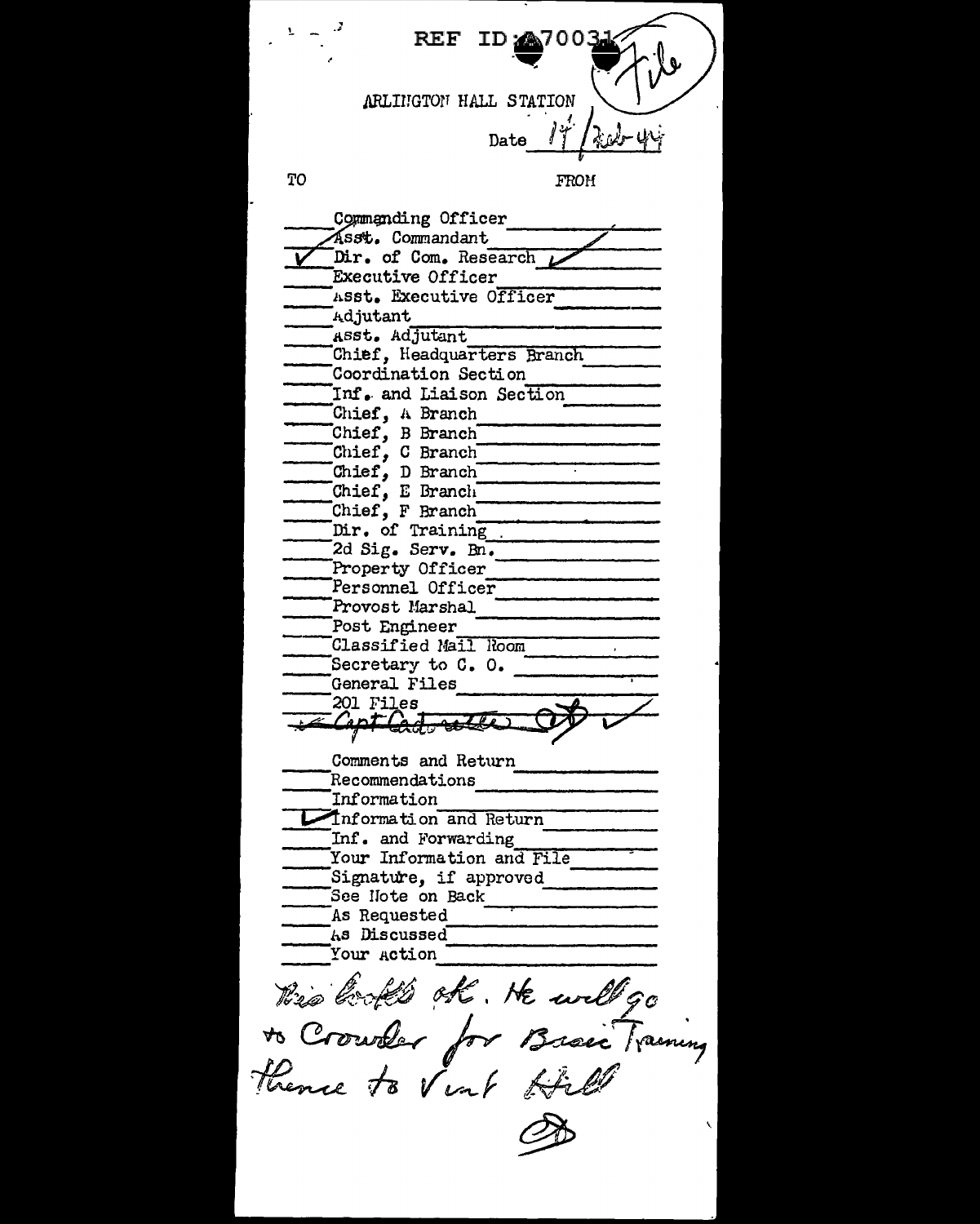## $a$ :A70031 EXECTED: A70

SOUTH HADLEY, MASSACHUSETTS

William F. Friedman Headquarters, Army Service Forces Office of the Chief Signal Officer 1var Department, Washington, D.c.

Dear Mr. Friedman:

• .J

Thank you for your letter of the 11th of January.

John Verrall is still at Fort Devens, Wassachusetts. His number is 31415896 and his address is Company A, R.c.

I appreciate the trouble you have taken to help my friend Verrall and am sure that if he can be placed in the Second Signal Service Battalion his work will justify the interest we have taken in him.

Faithfully yours,

Roger w. Holmes 3 stanton Avenue South Hadley, Mass.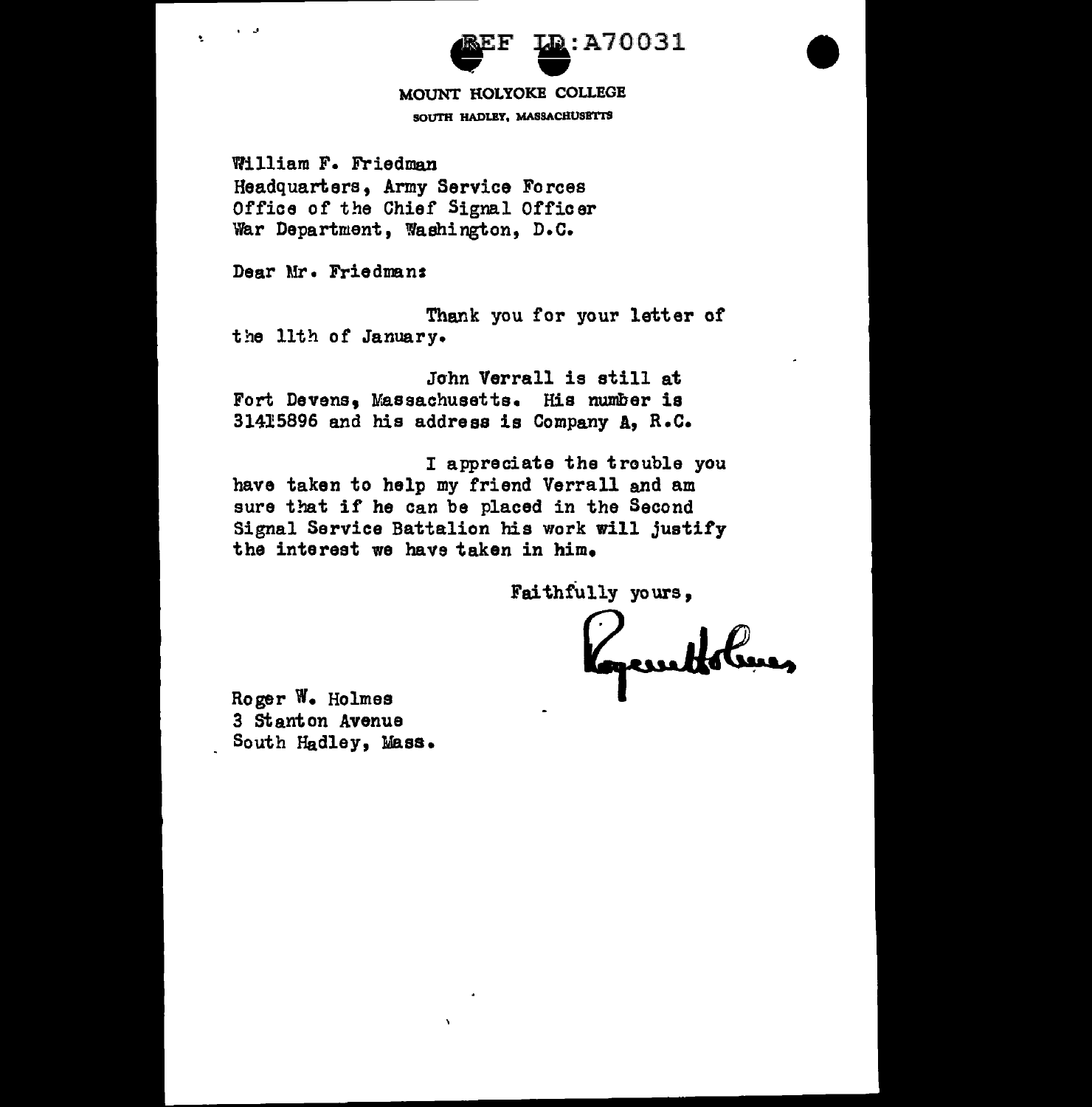ċ Ł. **ID:A700BL**  $f$  that de la 22 from Holmes 25 Jan 47 QM camp after laving internew saith.<br>6 crypt work was forestance Verrald well come Para often Bacie Francis  $\mu$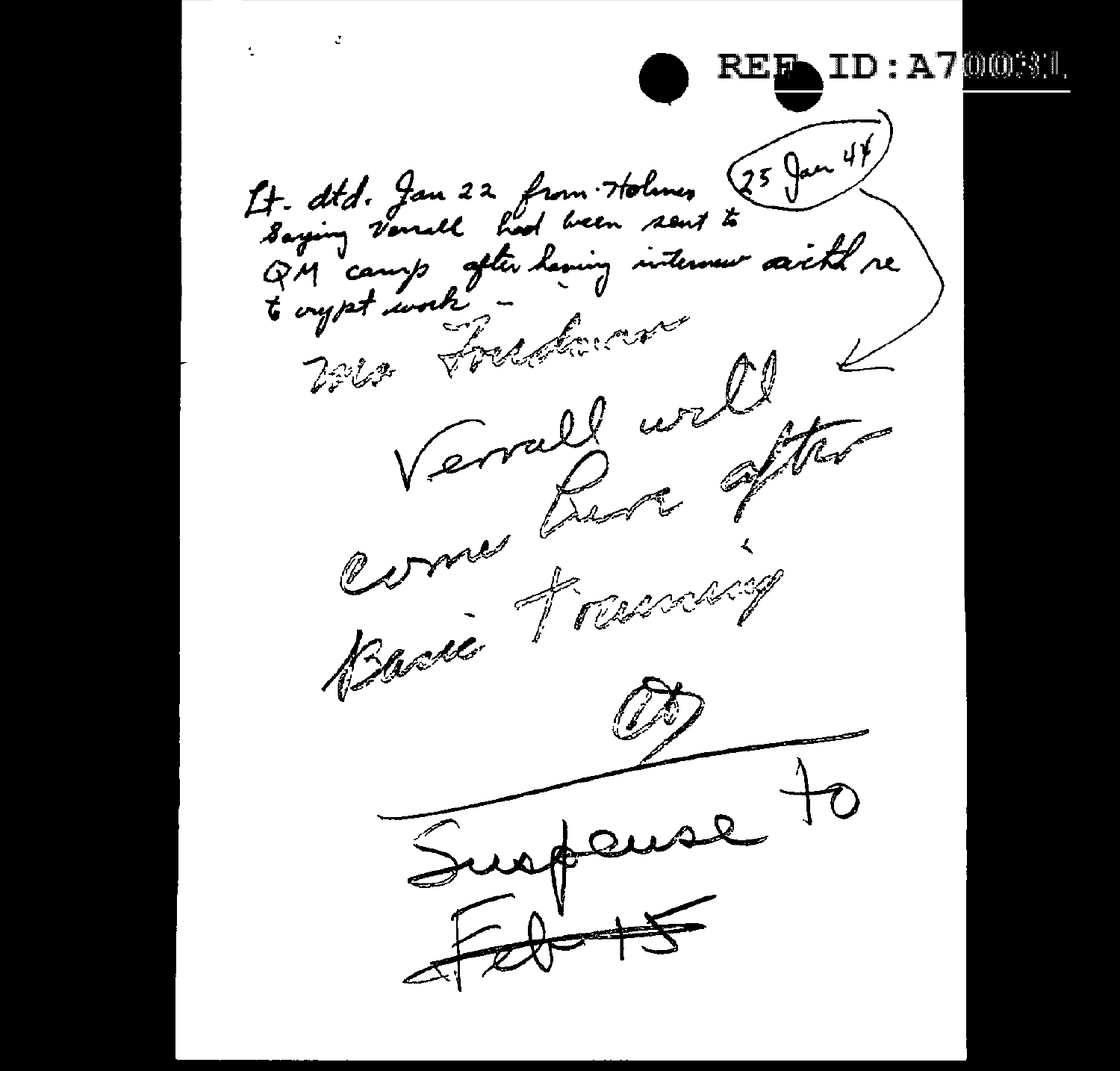# REF ID: A7003

### MOUNT HOLYOKE COLLEGE

SOUTH HADLEY, MASSACHUSETTS

William F. Friedman Chief Cryptanalyst Office of the Chief Signal Officer \'lashington, D.C.

Dear Mr. Friedman:

 $\ddot{\phantom{a}}$ 

My friend Vorrall has asked me to inform you that he has been transferred to Camp Crowder, Missouri. His specific address is: Company B, 27th Signal Training Battalion. Apparently he wants to be sure that you people know where he is at all times.

Please do not bother to reply to this letter.

Faithfully yours,

Roger w. Holmes 3 Stanton Avenue South Hadley, Mass.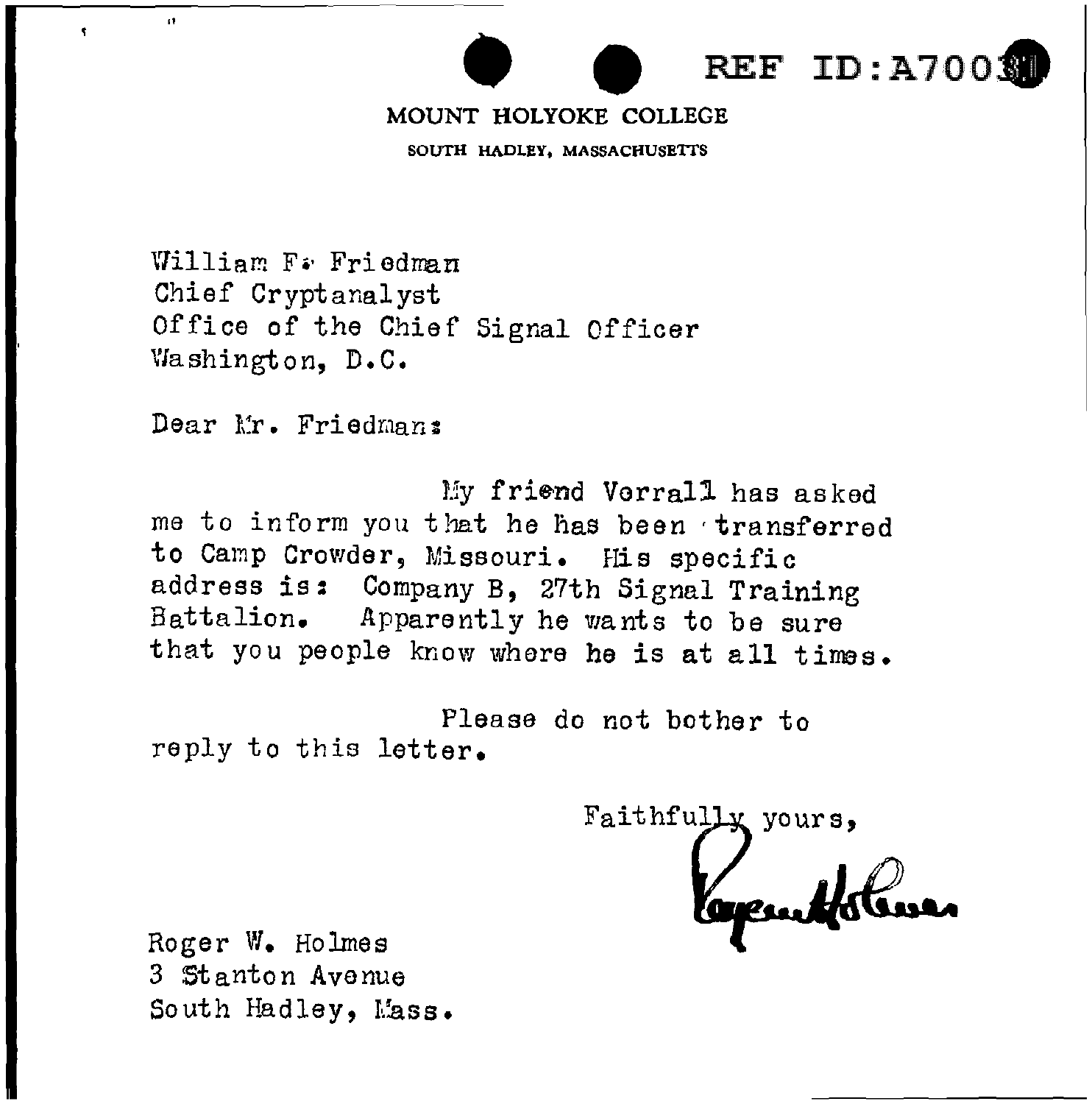REF ID:A70034

ريليك Hilmas, Ragen W.

**Serial:** 1922

 $\hat{.}9$ MAR 1954

Mr. Roger W. Holmes 3 Stanton Avenue South Hadley, Massachusetts

Dear Mr. Holmes:

Your request for financial support of the course in cryptunalysis being conducted at Mount Holyoke College has been examined with a view toward possible assistance by this Agency. Unfortunately there are no funds available from shich it would be possible to underwrite such assistance. Therefore, it is with regret that I must inform you what this Agency cannot leri any financial support to your program.

Sincerely,

**FRUST** erkein, TS Navy<br>"Chief of Steil"

 $M/R$ : This reply is the result of discussion with Mr. Friedman (S/ASST), Dr. Kullback of R/D, Mr. Raven of PROD, and Mr. Sullivan of PERS.

L. D. Callimahos, 60317 TNG, mbf, 15 Mar 54

**AG** cc: C/S **S/ASST (Friedman PERS** TNG